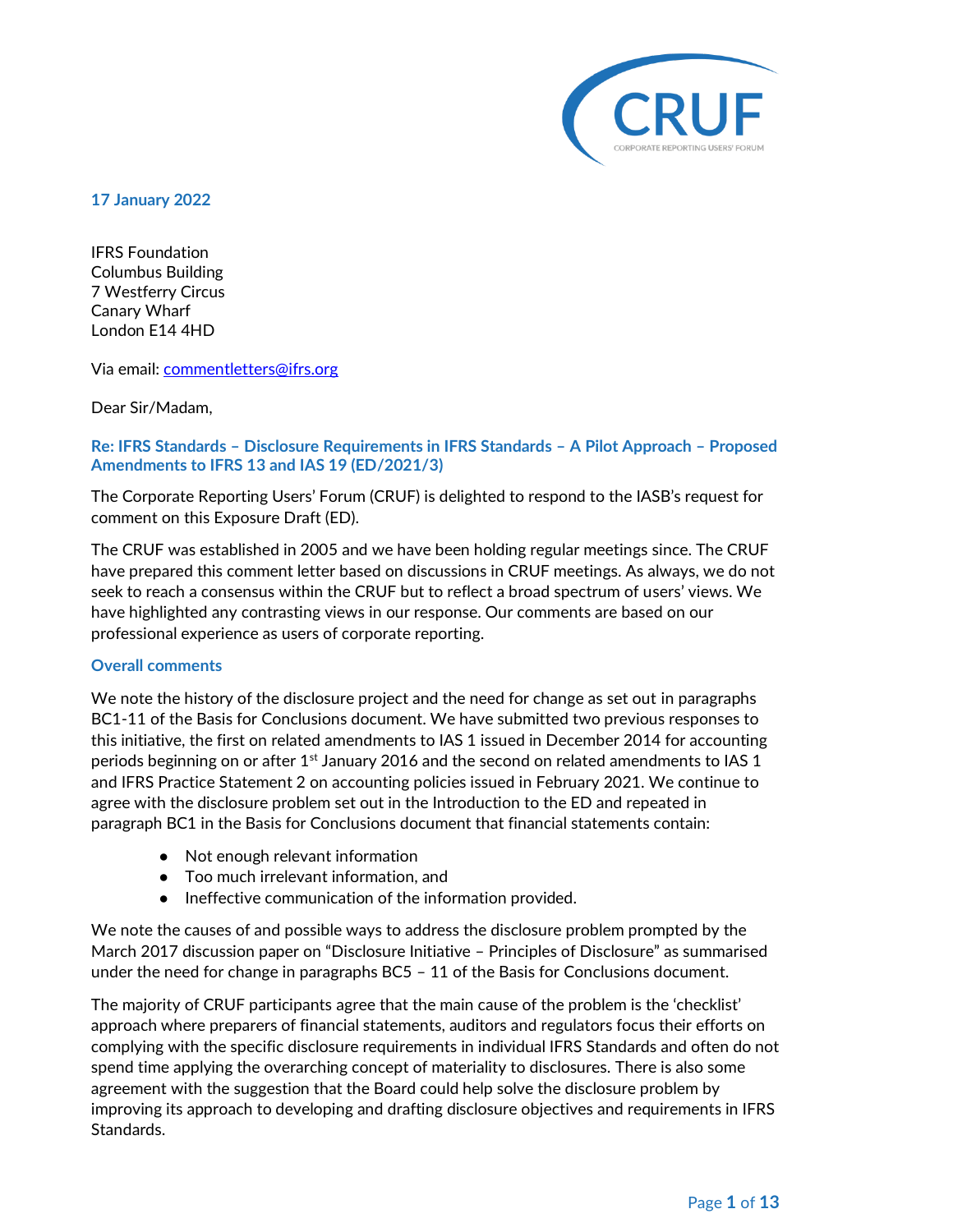

However, there are some CRUF participants who do not agree with disclosures being subject to an objectives-based approach. In their view, the disclosure requirements of current IFRS are information that was considered necessary when the respective accounting standards were developed. If there is a need to revise the disclosure items in light of changes in the economic environment since the standards were set, then the IASB's post-implementation reviews should address which items should be deleted or added. Those participants are also concerned that some necessary information will not be disclosed. In their view, this would be more detrimental for investors than the possibility that material information is obscured by numerous immaterial disclosures. They believe that investors (who will have diverse information needs) should be able to decide for themselves which disclosures are useful and which are not.

In response to this disagreement, the majority of CRUF participants would counter that any proper application of materiality should result in the disclosure requirements of IFRS being provided only if they are material. In our review and analysis of the annual reports and audited financial statements of entities, we have generally felt that preparers do not do a good job of deciding what is material and prioritising the reporting of only material information. As primary users of financial statements, we support anything that tries to address the resulting disclosure problem. Some main reasons for this are there is never enough time to sift through the reams of immaterial information that preparers supply for the material items; and preparers are being paid enough to risk making judgements about material items and having the courage to report only these and not hide behind compliance checklists.

Because not all CRUF participants are very familiar with IFRS 13 and IAS 19, we would find it helpful to comment further if the IASB held a consultation follow up request for input from us on the IFRS 13 and IAS 19 disclosure proposals. We suggest this includes examples with the disclosure problem *before* the proposals are implemented with comparisons to how these may change *after* the proposals are implemented. The illustrative examples in the ED are too generic to be meaningful in our view. We would find our suggestion of an IASB request for input helpful as it would enable us to see practical examples rather than just thinking about the proposals theoretically.

Having said this, we are supportive of the proposals – the proposed guidance, the proposed amendments to IFRS 13 and IAS 19 and the proposed consequential amendments to IAS 34 "Interim Financial Reporting" and IFRIC 17 "Distributions of Non-Cash Assets to Owners". We are happy with the definition of materiality in IAS 1 - Information is material if omitting, misstating or obscuring it could reasonably be expected to influence the decisions that the primary users of general purpose financial statements make on the basis of those financial statements, which provide financial information about a specific reporting entity. In our opinion, anything that gets preparers of financial statements, through making appropriate materiality judgements, to provide relevant, not irrelevant, and reasonably understandable information is good.

We would be pleased to be involved in and help with any future reviews of other IFRS and IAS to develop their disclosure requirements under the proposed guidance.

In the context of the above overall comments, we answer your 18 consultation questions as follows.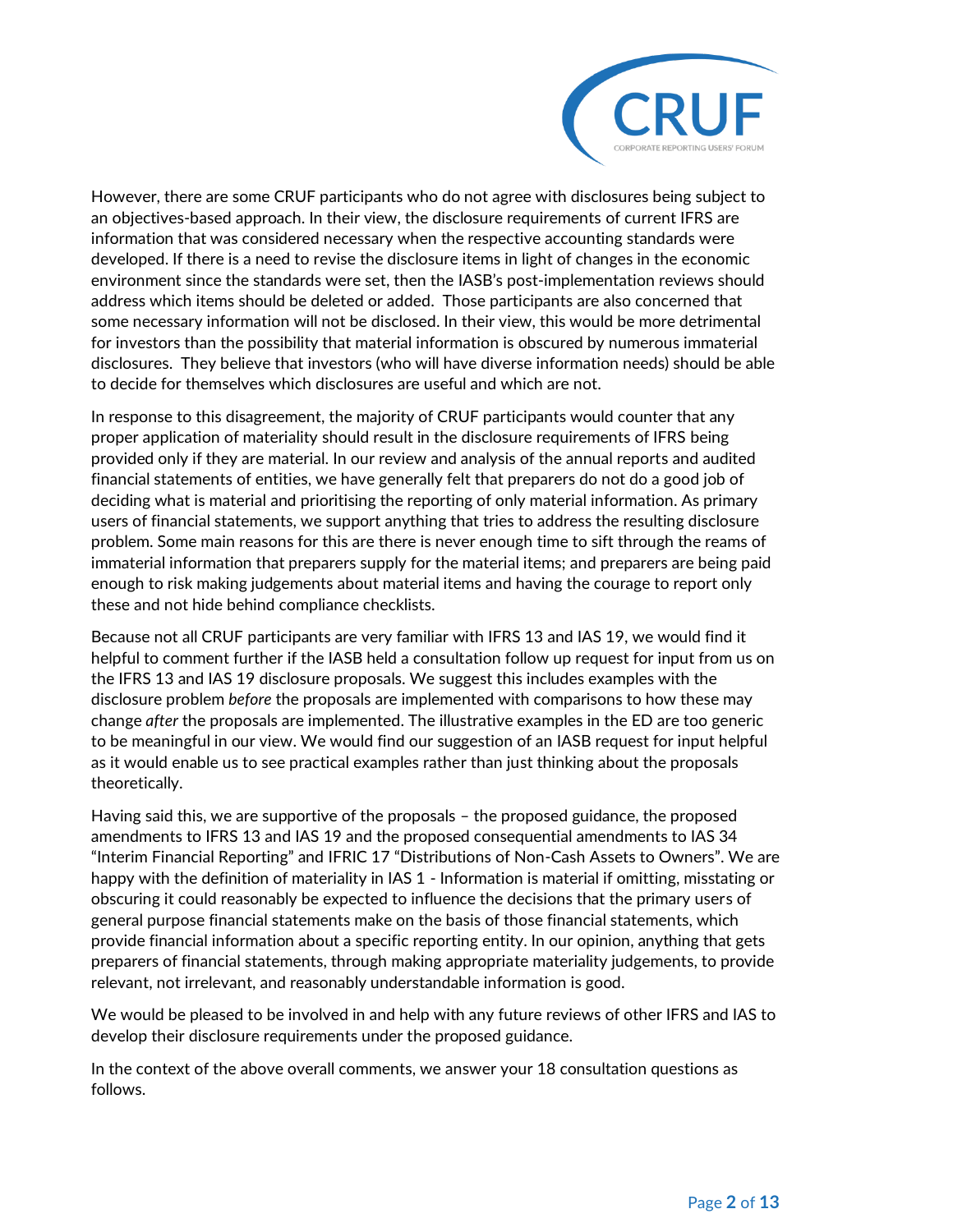

#### **CRUF's detailed responses to the consultation questions**

**Question 1: Using overall disclosure objectives.** Paragraphs DG5–DG7 of this Exposure Draft explain how the Board proposes to use overall disclosure objectives in future. (a) Do you agree that the Board should use overall disclosure objectives within IFRS Standards in future? Why or why not? (b) Do you agree that overall disclosure objectives would help entities, auditors and regulators determine whether information provided in the notes meets overall user information needs? Why or why not?

The majority of CRUF participants agree that the Board should use overall disclosure objectives within IFRS Standards in future because this should focus preparers on relevant user information needs rather than a checklist. In practice, it will be interesting to see how preparers try to find out from their users, like us, what relevant (material) information will satisfy those overall disclosure objectives. They also agree that overall disclosure objectives will help entities, auditors and regulators determine whether information provided in notes to financial statements meets overall user information needs because it should focus their attention on the objectives and not any checklist of requirements.

However, there are some CRUF participants who do not agree with disclosures being subject to an objectives-based approach. In their view, the disclosure requirements of current IFRS are information that was considered necessary when the respective accounting standards were developed. If there is a need to revise the disclosure items in light of changes in the economic environment since the standards were set, then the IASB's post-implementation reviews should address which items should be deleted or added. Those participants are also concerned that some necessary information will not be disclosed. In their view, this would be more detrimental for investors than the possibility that material information is obscured by numerous immaterial disclosures. They believe that investors (who will have diverse information needs) should be able to decide for themselves which disclosures are useful and which are not.

**Question 2: Using specific disclosure objectives and the disclosure problem.** Paragraphs DG8– DG10 of this Exposure Draft explain how the Board proposes to use specific disclosure objectives in future. (a) Do you agree that specific disclosure objectives, and the explanation of what the information is intended to help users do, would help entities apply judgements effectively when preparing their financial statements to: (i) provide relevant information; (ii) eliminate irrelevant information; and (iii) communicate information more effectively? Why or why not? If not, what alternative approach would you suggest and why? (b) Do you agree that specific disclosure objectives, and the explanation of what the information is intended to help users do, would provide a sufficient basis for auditors and regulators to determine whether an entity has applied judgements effectively when preparing their financial statements? Why or why not?

We agree generally that specific disclosure objectives should help entities apply judgements effectively when preparing financial statements to resolve the disclosure problem. However,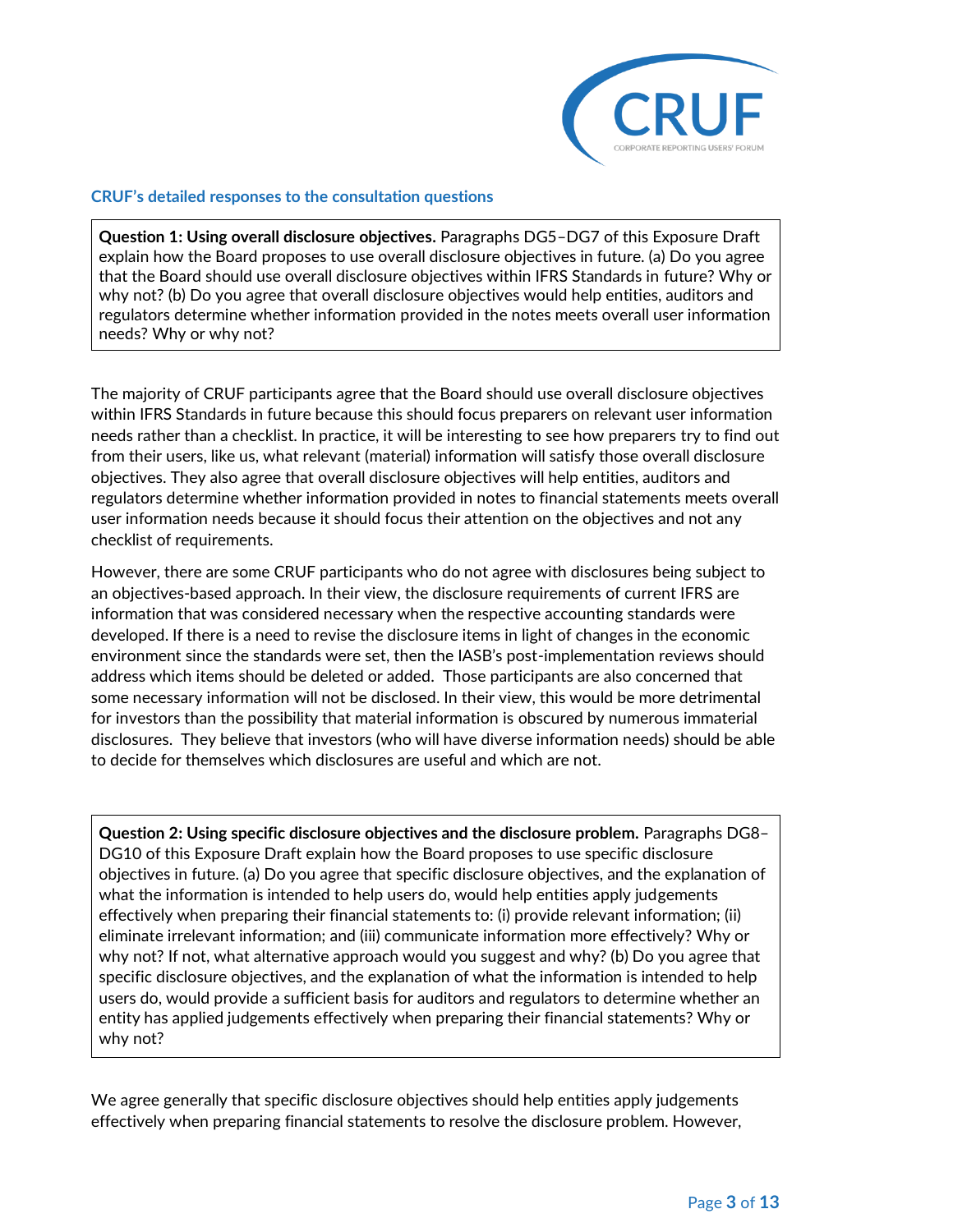

entities will not be able to do this on their own or in isolation as they will need to obtain feedback from their users and auditors on what they think is relevant or not relevant information and what they think users would like to be able to do with relevant information. We recognise that IFRS cannot require entities and auditors to engage with users on disclosures but agree with the statement in the introduction to the ED that the disclosure problem is multi-faceted and that addressing it will require the input of all stakeholders. We would hope that the introduction of overall disclosure objectives, specific disclosure objectives and the identification of items of information to meet specific disclosure objectives in IFRS will prompt entities and their auditors to engage with users appropriately.

We also agree generally that specific disclosure objectives should provide a basis for auditors and regulators to determine whether an entity has applied judgements effectively. However, they will also need to understand how entities have applied materiality in making those judgements. If entities continue to provide obfuscating information checklists and immaterial irrelevant information, it follows that auditors and regulators will have to conclude that the IFRS disclosure requirements are not being met.

**Question 3: Increased application of judgement.** Paragraphs DG2–DG3 and DG8–DG13 of this Exposure Draft explain why, in future, the Board proposes to: (a) use prescriptive language to require an entity to comply with the disclosure objectives. (b) typically use less prescriptive language when referring to items of information to meet specific disclosure objectives. An entity, therefore, would need to apply judgement to determine the information to disclose in its circumstances. This approach is intended to shift the focus from applying disclosure requirements like a checklist to determining whether disclosure objectives have been satisfied in the entity's own circumstances. Paragraphs BC188–BC191 of the Basis for Conclusions describe the likely effects of this approach on the behaviour of entities, auditors and regulators towards disclosures in financial statements. Paragraphs BC192–BC212 of the Basis for Conclusions describe the likely effects of this approach on the quality of financial reporting, including the cost consequences of the approach. (a) Do you agree with this approach? Why or why not? If not, what alternative approach do you suggest and why? (b) Do you agree that this approach would be effective in discouraging the use of disclosure requirements in IFRS Standards like a checklist? Why or why not? (c) Do you agree that this approach would be effective in helping to address the disclosure problem? For example, would the approach help entities provide decision-useful information in financial statements? Why or why not? (d) Do you agree that this approach would be operational and enforceable in practice? Why or why not? (e) Do you have any comments on the cost of this approach, both in the first year of application and in subsequent years? Please explain the nature of any expected incremental costs, for example, changes to the systems that entities use to produce disclosures in financial statements, additional resources needed to support the increased application of judgement, additional audit costs, costs for users in analysing information, or changes for electronic reporting.

We agree with this approach for the reasons already given above. We have no alternative approaches to suggest. We agree that this approach should discourage the checklist approach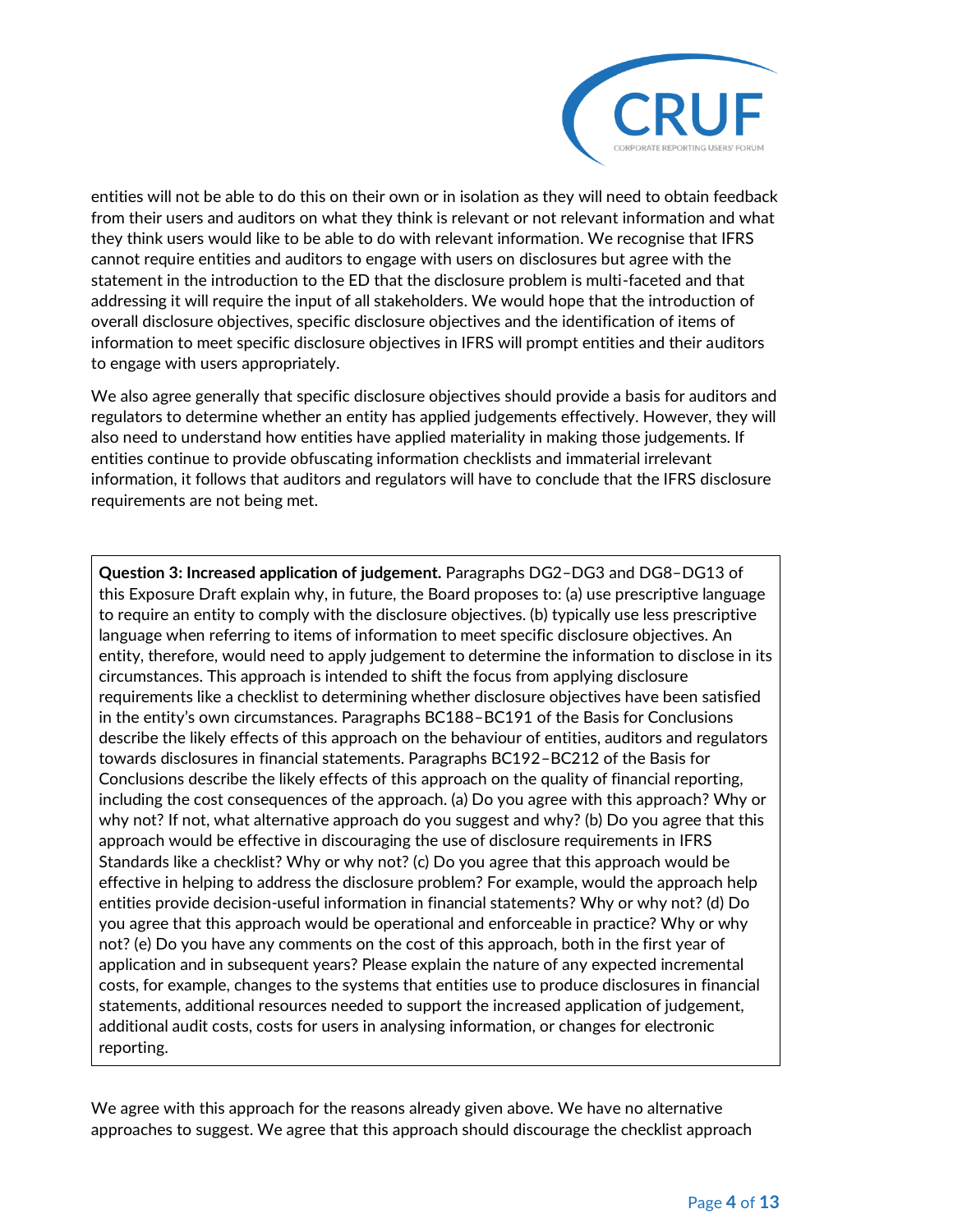

and help address the disclosure problem but would like to see it in practice before deciding whether or not it is effective on both these counts. We believe it should be enforceable as auditors and regulators will be able to determine that the standards have not been met if they are confronted with any checklist and/or immaterial and irrelevant disclosures.

We believe the costs of this approach will not outweigh the benefits to users of any resolution of the disclosure problem. In any event better and more relevant disclosures will be worth any extra cost.

It is worth noting that a minority of CRUF participants prefer disclosure rules that effectively act as a practical checklist to ensure that there are no omissions in disclosures. Those participants suggest that if the proposed approach is to be adopted, that the mandatory disclosure requirements should be increased, for example, in the assumptions used in retirement benefit accounting. However, the majority of CRUF participants disagree with this approach as it negates the need for judgement and could result in necessary information, because it is material, being missed because it is not in the disclosure rules. It will also result in irrelevant information that is not material but included in in the mandatory disclosure requirements being included. These participants prefer a principles based approach to a rules based approach.

There are some CRUF participants who believe that a lot of preparers will not understand totally the needs of investors due to their diversity. As a result, they see preparers making very subjective decisions on disclosures that will impair consistency and comparability. For them, the only way to combat this will be to have a minimum list of prescriptive disclosures in IFRSs. However, having such a prescriptive list will potentially maintain the checklist approach with its disclosure problem. The practical resolution appears to be, as you are suggesting, that IFRS have a list of information requirements that may meet the overall and specific objectives without being mandatory unless they are material for an entity.

**Question 4: Describing items of information to promote the use of judgement.** The Board proposes to use the following less prescriptive language when identifying items of information: 'While not mandatory, the following information may enable an entity to meet the disclosure objective'. Paragraph BC19–BC26 of the Basis for Conclusions describe the Board's reasons for this language and alternative options that the Board considered. Do you agree that the proposed language is worded in a way that makes it clear that entities need to apply judgement to determine how to meet the specific disclosure objective? If not, what alternative language would you suggest and why?

Out of the three options considered, we agree this was the best. However, we are not sure it makes clear that entities need to apply judgement to determine how to meet the specific disclosure objective. We think it would be clearer if an element of judgement was included in the language; for example, "while not mandatory, the following information, if considered material and therefore relevant to an entity, may enable an entity to meet the disclosure objective". This may also provide a practical compromise between a prescriptive minimum list of disclosures for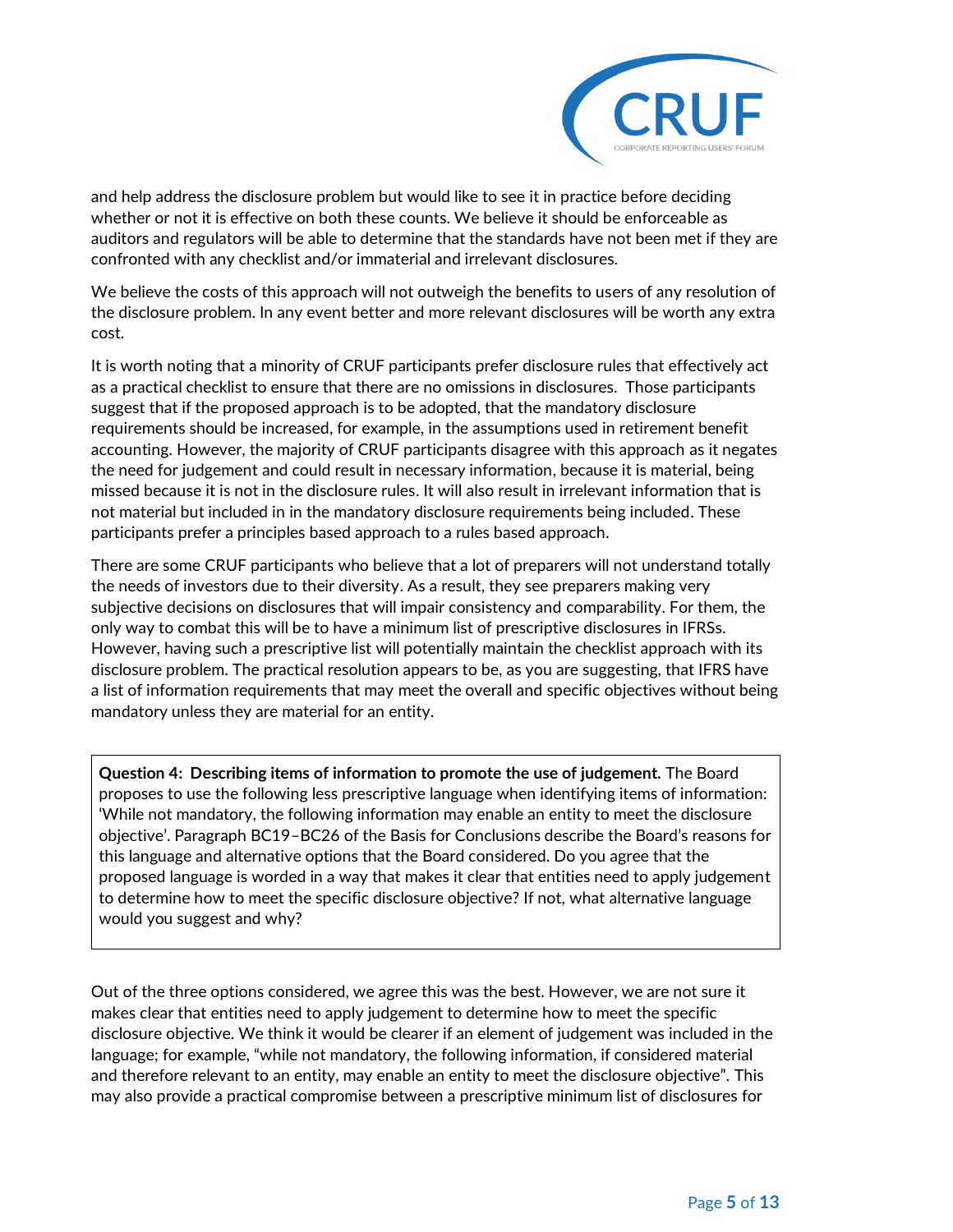

consistency and comparability and avoiding a checklist approach that would result in the disclosure problem.

**Question 5: Other comments on the proposed Guidance.** Paragraphs BC27–BC56 of the Basis for Conclusions describe other aspects of how the Board proposes to develop disclosure requirements in IFRS Standards in future applying the proposed Guidance. Paragraphs BC188– BC212 of the Basis for Conclusions explain the expected effects of any disclosure requirements developed using the proposed Guidance. Do you have any other comments on these aspects? Please indicate the specific paragraphs or group of paragraphs to which your comments relate (if applicable).

We have no further comments.

**Question 6: Overall disclosure objective for assets and liabilities measured at fair value in the statement of financial position after initial recognition.** Paragraphs BC62–BC73 of the Basis for Conclusions describe the Board's reasons for proposing the overall disclosure objective for assets and liabilities measured at fair value in the statement of financial position after initial recognition. Do you agree that this proposed objective would result in the provision of useful information that meets the overall user information needs about assets and liabilities measured at fair value in the statement of financial position after initial recognition? If not, what alternative objective do you suggest and why?

We agree that the proposed objective would result in the provision of useful information about assets and liabilities measured at fair value in companies' balance sheets.

However, we do not have a sufficient detailed knowledge of IFRS Standards to know if the proposed objective would resolve completely the disclosure problem of IFRS 13, in particular the proper application of materiality.

We also have a concern about sensitivity analysis disclosures. These should adequately inform users in an understandable way of the fair value range of any relevant asset or liability, the fair value selected within this range and why. Our experience of sensitivity analyses is that they never really do this. We would hope that the proposals in the ED arising from the guidance proposals being applied to IFRS 13 do result in the provision of useful rather than irrelevant information.

In the context of IFRS 13, some CRUF participants have a concern with non financial corporates holding complex financial instruments and there being insufficient information about how management have decided whether they are Level 2 or Level 3 items. They see a potential solution being either sufficient guidance in the IFRS on separating Level 2 and Level 3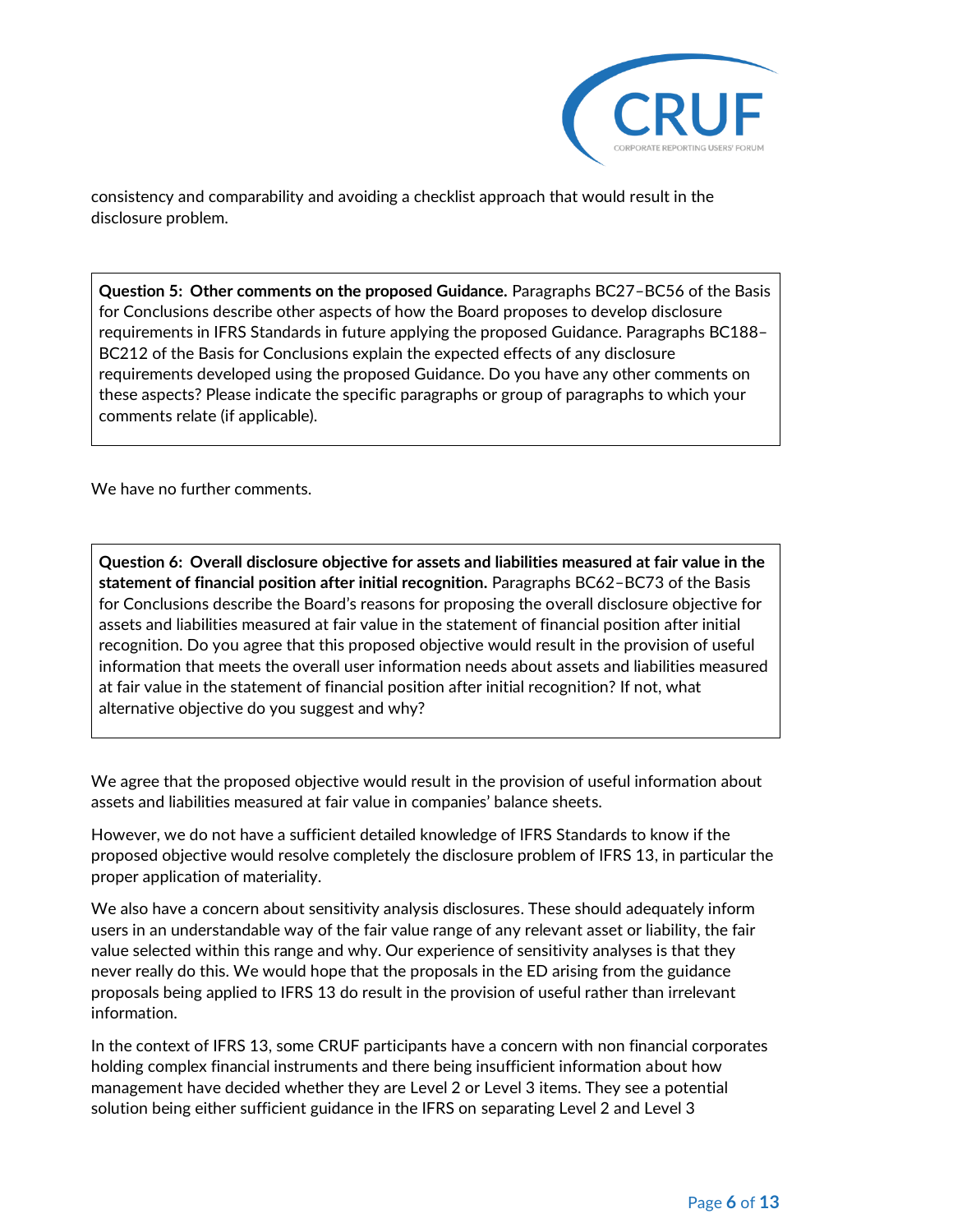

instruments or the IFRS requiring the same mandatory reconciliation disclosure requirements for Level 3 instruments applying to Level 2 instruments.

**Question 7: Specific disclosure objectives for assets and liabilities measured at fair value in the statement of financial position after initial recognition.** Paragraphs BC74–BC97 of the Basis for Conclusions describe the Board's reasons for proposing the specific disclosure objectives about assets and liabilities measured at fair value in the statement of financial position after initial recognition, and discuss approaches that the Board considered but rejected. (a) Do you agree that the proposed specific disclosure objectives capture detailed user information needs about assets and liabilities measured at fair value in the statement of financial position after initial recognition? Why or why not? If not, what changes do you suggest? (b) Do you agree that the proposed specific disclosure objectives would result in the provision of information about material fair value measurements and the elimination of information about immaterial fair value measurements in financial statements? Why or why not? (c) Do you agree that the benefits of the specific disclosure objectives would justify the costs of satisfying them? Why or why not? If you disagree, how should the objectives be changed so that the benefits justify the costs? Please indicate the specific disclosure objective(s) to which your comments relate. (d) Do you have any other comments on the proposed specific disclosure objectives? Please indicate the specific disclosure objective(s) to which your comments relate.

Yes we agree, subject to the concerns expressed for Q6 above.

**Question 8: Information to meet the specific disclosure objectives for assets and liabilities measured at fair value in the statement of financial position after initial recognition.**  Paragraphs BC74–BC97 of the Basis for Conclusions describe the Board's reasons for proposing the items of information to meet the specific disclosure objectives about assets and liabilities measured at fair value in the statement of financial position after initial recognition, and discuss information that the Board considered but decided not to include. (a) Do you agree that entities should be required to disclose the proposed items of information in paragraphs 105, 109 and 116 of the [Draft] amendments to IFRS 13? Why or why not? If not, what changes do you suggest and how would they help an entity to meet the specific disclosure objective? (b) Do you agree with the proposed items of information that are not mandatory but may enable entities to meet each specific disclosure objective? Why or why not? If not, what changes do you suggest and how would they help an entity to meet the specific disclosure objective?

Yes, we agree.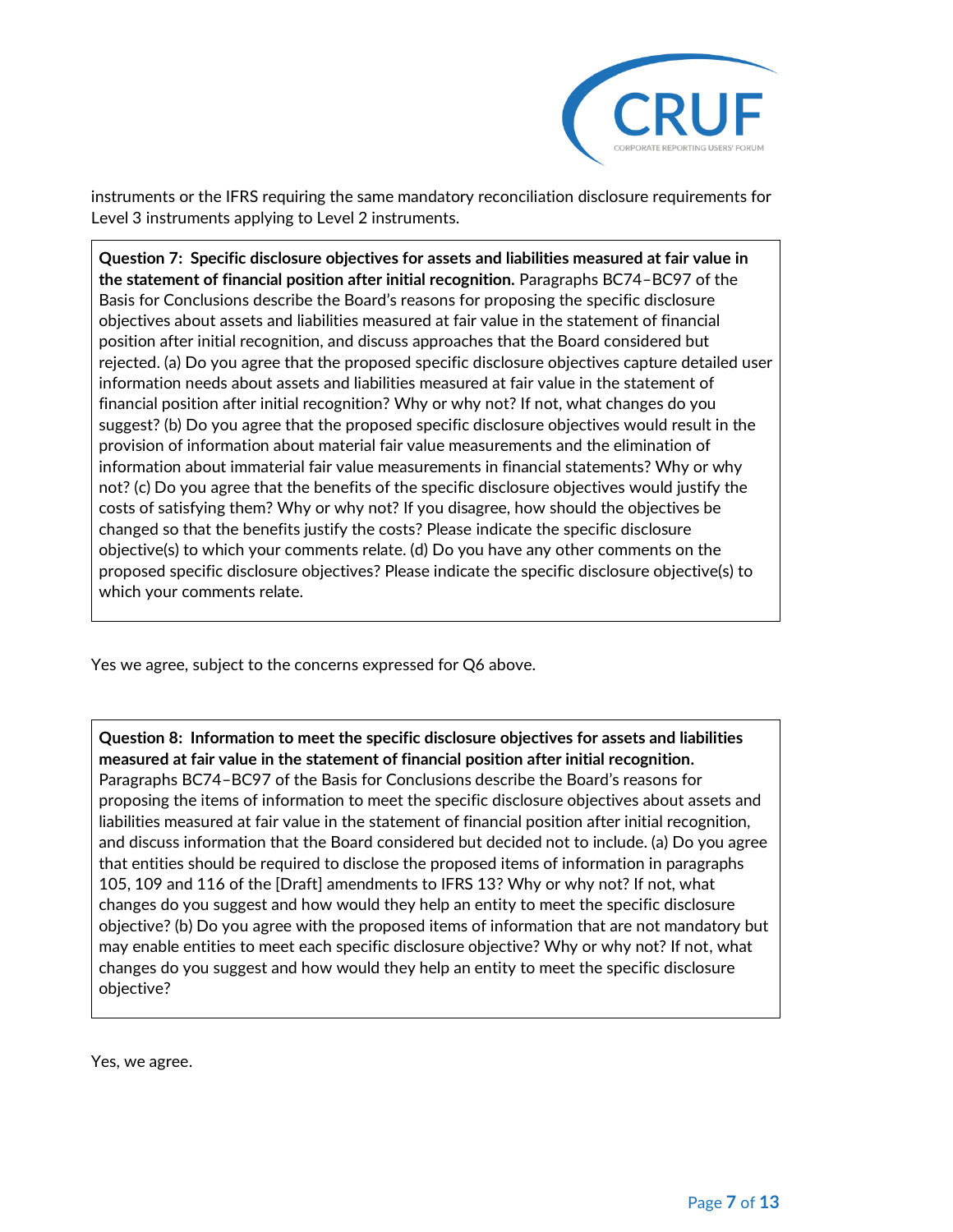

**Question 9: Specific disclosure objective for assets and liabilities not measured at fair value in the statement of financial position but for which fair value is disclosed in the notes.**  Paragraphs BC98–BC99 of the Basis for Conclusions describe the Board's reasons for proposing the specific disclosure objective for assets and liabilities not measured at fair value in the statement of financial position but for which fair value is disclosed in the notes. (a) Do you agree that the proposed specific disclosure objective captures detailed user information needs about assets and liabilities not measured at fair value in the statement of financial position but for which fair value is disclosed in the notes? Why or why not? If not, what changes do you suggest? (b) Do you agree that this proposed specific disclosure objective would result in the provision of useful information about assets and liabilities not measured at fair value but for which fair value is disclosed in the notes? Why or why not? (c) Do you agree that the benefits of the specific disclosure objective would justify the costs of satisfying it? Why or why not? If you disagree, how should the objective be changed so that the benefits justify the costs? (d) Do you have any other comments about the proposed specific disclosure objective?

Yes, we agree.

**Question 10: Information to meet the specific disclosure objective for assets and liabilities not measured at fair value in the statement of financial position but for which fair value is disclosed in the notes.** Paragraph BC100 of the Basis for Conclusions describes the Board's reasons for proposing the items of information to meet the specific disclosure objective about assets and liabilities not measured at fair value in the statement of financial position but for which fair value is disclosed in the notes. (a) Do you agree that entities should be required to disclose the proposed items of information in paragraph 120 of the [Draft] amendments to IFRS 13? Why or why not? If not, what changes do you suggest and how would they help an entity to meet the specific disclosure objective? (b) Do you agree with the proposed items of information that are not mandatory but may enable entities to meet the specific disclosure objective? Why or why not? If not, what changes do you suggest and how would they help an entity to meet the specific disclosure objective?

Yes, we agree.

However, we have a concern that, for any asset or liability not measured at fair value and for which fair value is **not** disclosed in the notes to the financial statements, paragraphs 118 and 120 would be deemed not applicable and we would not necessarily understand why. We suggest where this situation arises for any asset or liability deemed material, there should be an explanation as to why no fair value measurement information is given.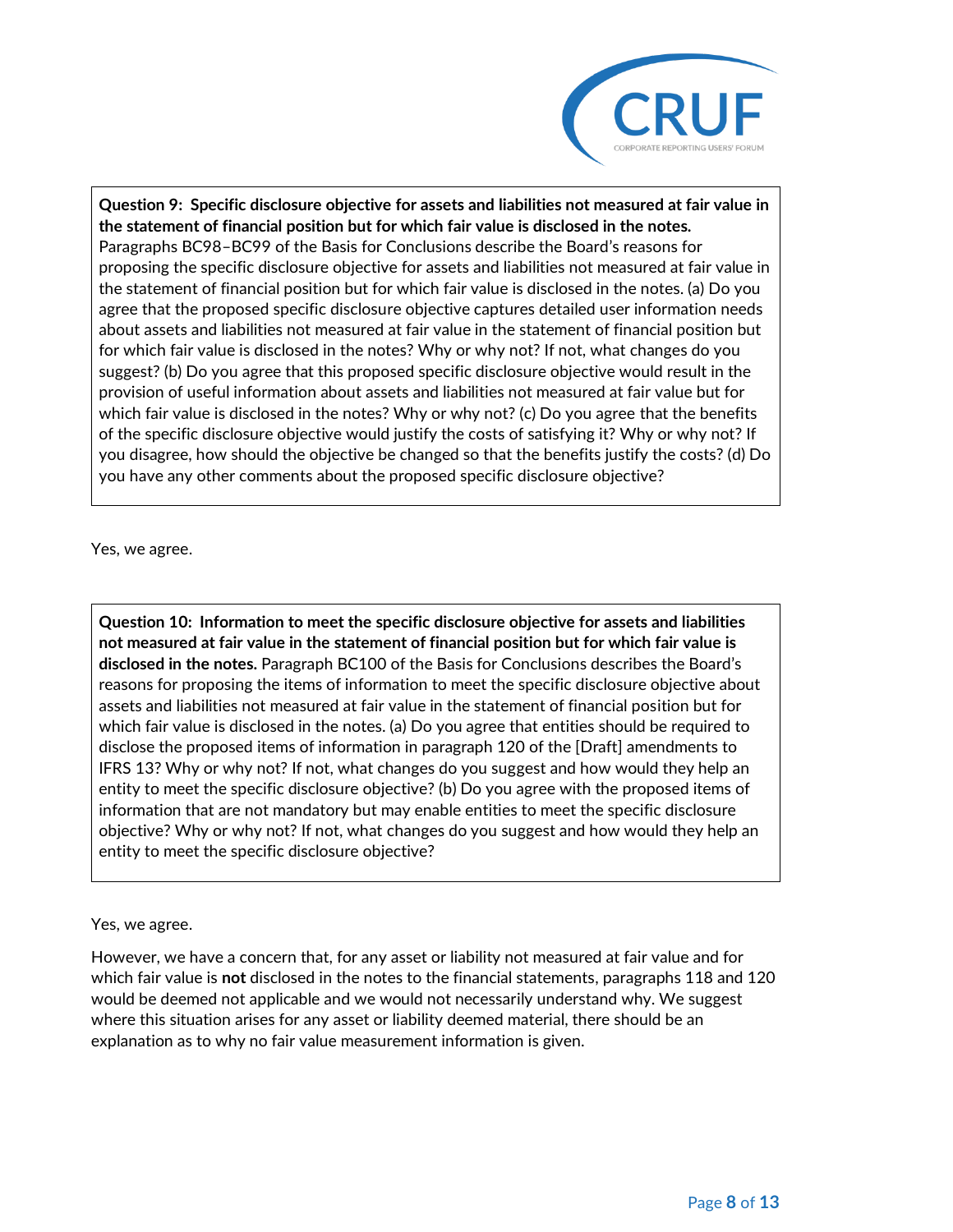

**Question 11: Other comments on the proposed amendments to IFRS 13.** Do you have any other comments on the proposed amendments to IFRS 13 in this Exposure Draft, including the analysis of the effects (paragraphs BC214–BC215 of the Basis for Conclusions) and the Illustrative Examples accompanying the Exposure Draft?

We have no further comments.

**Question 12: Overall disclosure objective for defined benefit plans.** Paragraphs BC107– BC109 of the Basis for Conclusions describe the Board's reasons for proposing the overall disclosure objective for defined benefit plans. Do you agree that this proposed objective would result in the provision of useful information that meets the overall user information needs about defined benefit plans? If not, what alternative objective do you suggest and why?

Our limited experience of disclosures for defined benefit plans is that they are not bad but often tend to include irrelevant or unhelpful information. Also, the closer a financial statement year end is to a related actuarial review the better as any uncertainties in respect of that review increase over time until the next three year review. As a result, the proposed objective should result in the provision of useful information, especially in relation to the relevant uncertainties of defined benefit plans. We do not have sufficient knowledge to suggest any alternative overall disclosure objective.

**Question 13: Specific disclosure objectives for defined benefit plans.** Paragraphs BC110– BC145 of the Basis for Conclusions describe the Board's reasons for proposing the specific disclosure objectives about defined benefit plans, and discuss approaches that the Board considered but rejected. (a) Do you agree that the proposed specific disclosure objectives capture detailed user information needs about defined benefit plans? Why or why not? If not, what changes do you suggest? (b) Do you agree that the proposed specific disclosure objectives would result in the provision of relevant information and the elimination of irrelevant information about defined benefit plans in financial statements? Why or why not? (c) Do you agree that the benefits of the specific disclosure objectives would justify the costs of satisfying them? Why or why not? If you disagree, how should the objectives be changed so that the benefits justify the costs? Please indicate the specific disclosure objective(s) to which your comments relate. (d) Do you have any other comments on the proposed specific disclosure objectives? Please indicate the specific disclosure objective(s) to which your comments relate.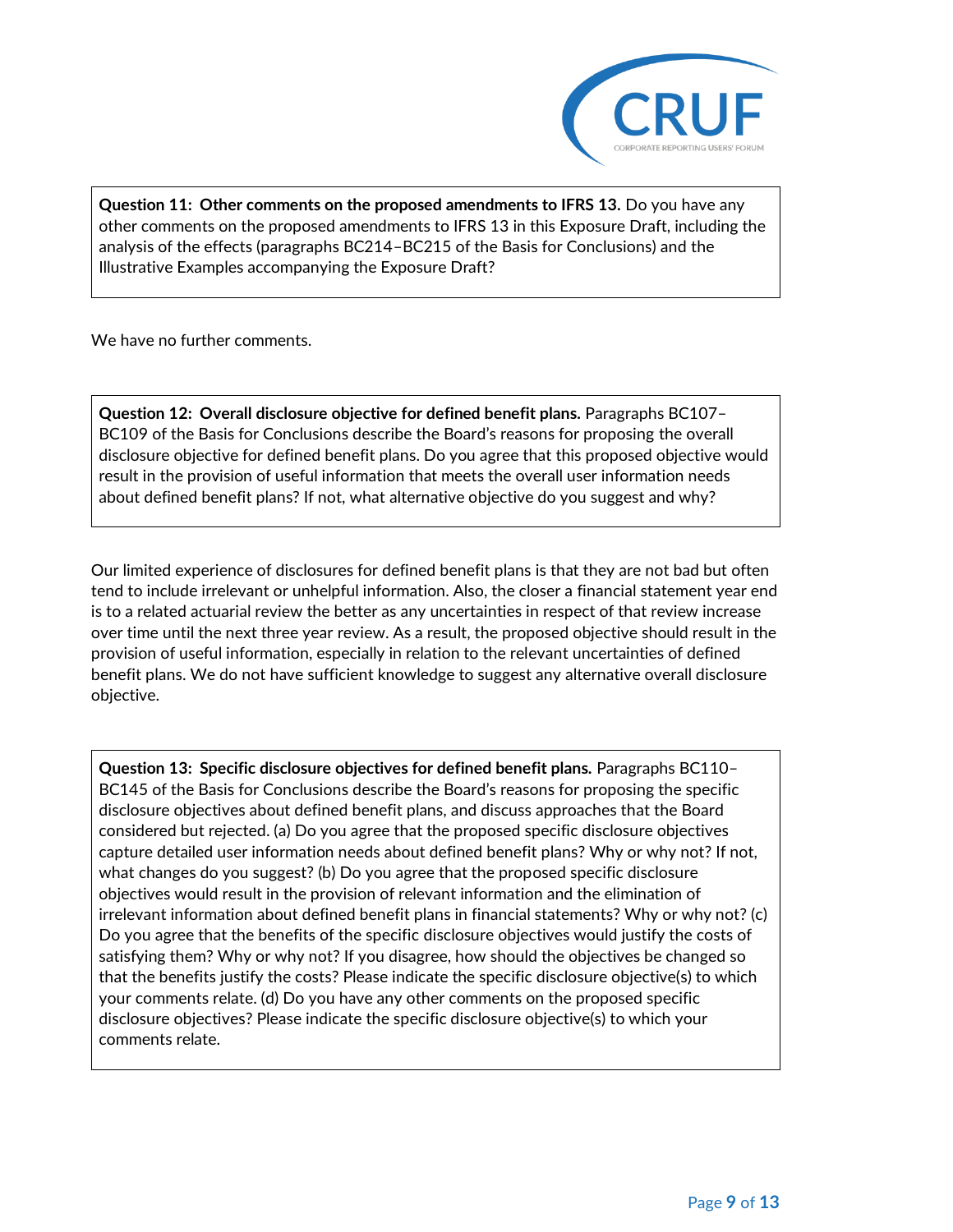

In the same context as our answer to Q12, we agree with all the proposed specific disclosure objectives and have no other comments.

**Question 14: Information to meet the specific disclosure objectives for defined benefit plans.**  Paragraphs BC110–BC145 of the Basis for Conclusions describe the Board's reasons for proposing the items of information to meet the specific disclosure objectives about defined benefit plans, and discuss information that the Board considered but decided not to include. (a) Do you agree that entities should be required to disclose the proposed items of information in paragraphs 147F, 147M and 147V of the [Draft] amendments to IAS 19? Why or why not? If not, what changes do you suggest and how would they help an entity to meet the specific disclosure objectives? (b) Do you agree with the proposed items of information that are not mandatory but may enable entities to meet each specific disclosure objective? Why or why not? If not, what changes do you suggest and how would they help an entity to meet the specific disclosure objective?

We have no reasons for disagreeing with these proposals.

**Question 15: Overall disclosure objective for defined contribution plans.** Paragraphs BC156– BC158 of the Basis for Conclusions describe the Board's reasons for proposing the overall disclosure objective for defined contribution plans. Do you agree that this proposed objective would result in the provision of useful information that meets the overall user information needs about defined contribution plans? If not, what alternative objective do you suggest and why?

We agree with the Board's reasons set out in paragraphs BC156 – 158 of the Basis for Conclusions and therefore with the proposed overall disclosure objective for defined contribution plans.

**Question 16: Disclosures for multi-employer plans and defined benefit plans that share risks between entities under common control.** Paragraphs BC159–BC166 of the Basis for Conclusions describe the Board's reasons for proposing which disclosure objectives should apply for multi-employer plans and defined benefit plans that share risks between entities under common control. Do you agree that these proposals would result in the provision of useful information that meets the overall user information needs about these plans? If not, what alternative approach do you suggest and why?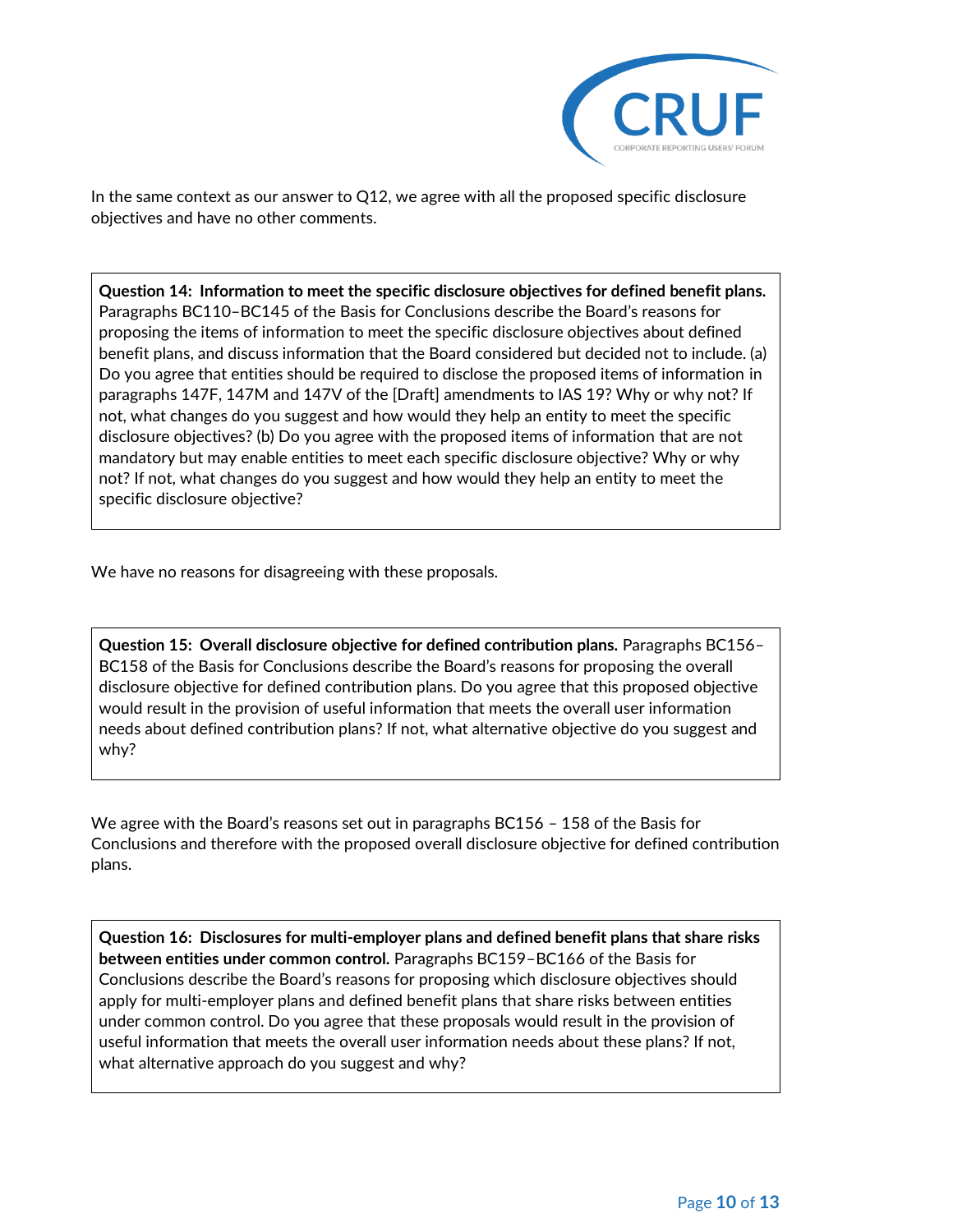

We do not have sufficient experience of these to comment.

**Question 17: Disclosures for other types of employee benefit plans.** Paragraphs BC167– BC170 of the Basis for Conclusions describe the Board's reasons for proposing the overall disclosure objectives for other types of employee benefit plans. Do you agree that these proposals would result in the provision of useful information that meets the overall user information needs about these plans? If not, what alternative approach do you suggest and why?

We do not have sufficient experience of these to comment.

**Question 18: Other comments on the proposed amendments to IAS 19.** Do you have any other comments on the proposed amendments to IAS 19 in this Exposure Draft, including the analysis of the effects (paragraph BC216 of the Basis for Conclusions) and the Illustrative Examples accompanying the Exposure Draft?

We have no further comments.

## **About the Corporate Reporting Users' Forum (CRUF)**

The CRUF was set up in 2005 by users of financial reports to be an open forum for learning about and responding to the many accounting and regulatory changes that affect corporate reporting. In particular, participants are keen to have a fuller input into the deliberations of accounting standard setters and regulators. CRUF participants include buy and sell-side analysts, credit ratings analysts, fund managers, investors and corporate governance professionals. Participants focus on equity and fixed income markets. The Forum includes individuals with global or regional responsibilities and from around the world, including Australia, Canada, France, Germany, Hong Kong, India, Japan, New Zealand, South Africa, UK and USA.

The CRUF is a discussion forum. Different individuals take leadership in discussions on different topics and in the initial drafting of representations depending on their area of interest or expertise. In our meetings around the world, we seek to explore and understand the differences in opinions of participants. The CRUF does not seek to achieve consensus views, but instead we focus on why reasonable participants can have different positions. Furthermore, it would not be correct to assume that those individuals who do not participate in a given initiative disagree with that initiative. Also, it would not be correct to assume that nonparticipants agree with the initiative. This response is a summary of the range of opinions discussed at the CRUF meetings held globally and provided by participants in drafting the response. Differences of opinion are noted where applicable.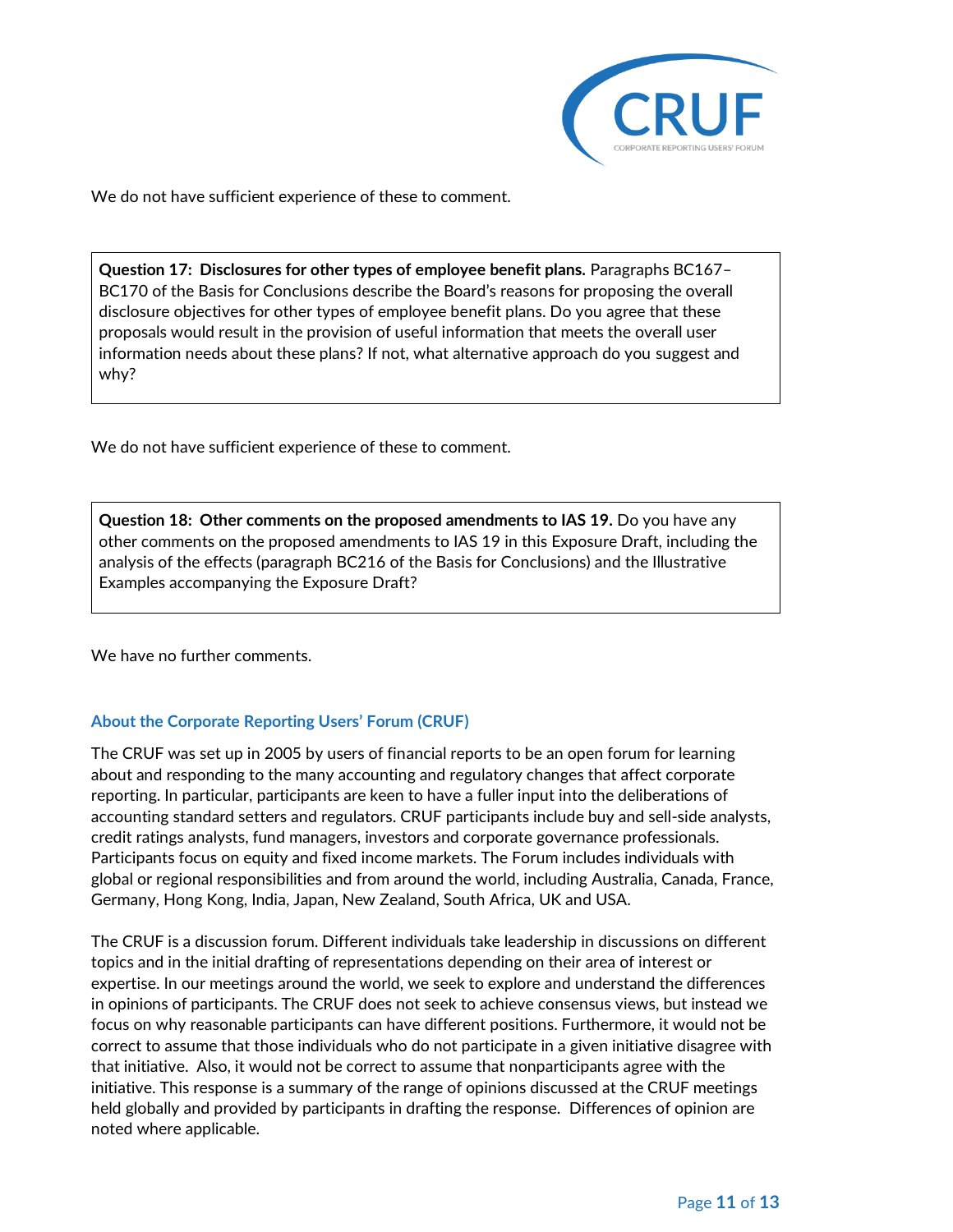

Participants take part in CRUF discussions and joint representations as individuals, not as representatives of their employer or other organisations they are a member of or associated with. Accordingly, we sign this letter in our individual capacity as participants of the Corporate Reporting Users' Forum and not as representatives of our respective employer or other organisations. The participants in the CRUF that have specifically endorsed this response are listed below.